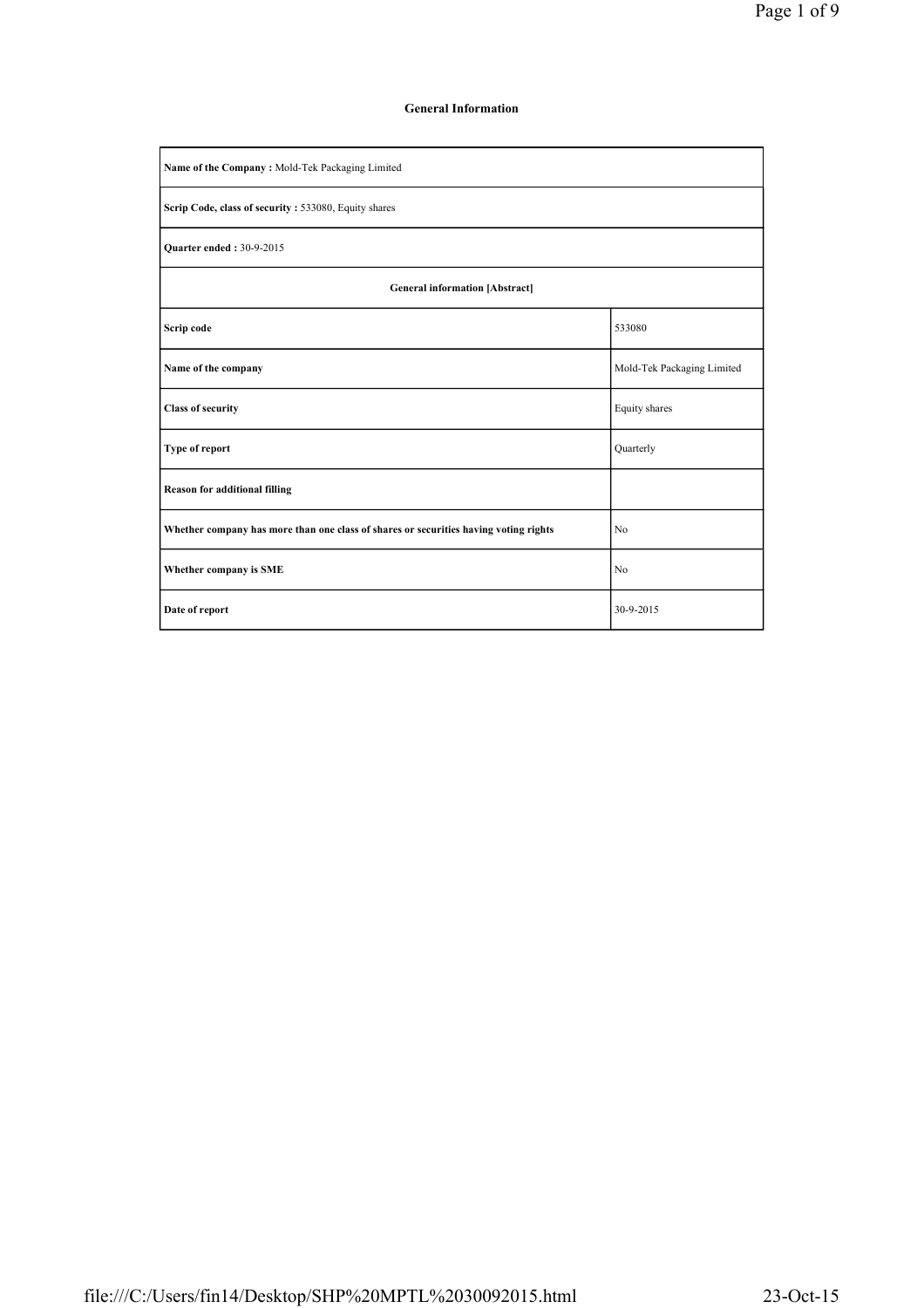# Disclosure of shareholding pattern

| Name of the Company: Mold-Tek Packaging Limited |                                                                                                            |                                        |                                                                             |                                                                                                                        |  |  |  |  |  |  |  |
|-------------------------------------------------|------------------------------------------------------------------------------------------------------------|----------------------------------------|-----------------------------------------------------------------------------|------------------------------------------------------------------------------------------------------------------------|--|--|--|--|--|--|--|
|                                                 | Scrip Code, class of security: 533080, Equity shares                                                       |                                        |                                                                             |                                                                                                                        |  |  |  |  |  |  |  |
| Quarter ended: 30-9-2015                        |                                                                                                            |                                        |                                                                             |                                                                                                                        |  |  |  |  |  |  |  |
|                                                 | Disclosure of notes on shareholding pattern<br><b>Notes</b>                                                |                                        |                                                                             |                                                                                                                        |  |  |  |  |  |  |  |
|                                                 | Partly paid-up shares                                                                                      |                                        |                                                                             |                                                                                                                        |  |  |  |  |  |  |  |
| ID                                              | Description partly paid-up shares                                                                          | Number of partly<br>paid-up shares     | As a percentage of total<br>number of partly paid-up<br>shares              | As a percentage of total number of<br>shares of the company                                                            |  |  |  |  |  |  |  |
|                                                 | Shares held by promoter or promoter group                                                                  |                                        |                                                                             |                                                                                                                        |  |  |  |  |  |  |  |
|                                                 | <b>Total Shares held by promoter or</b><br>promoter group                                                  |                                        |                                                                             |                                                                                                                        |  |  |  |  |  |  |  |
|                                                 | Shares held by public                                                                                      |                                        |                                                                             |                                                                                                                        |  |  |  |  |  |  |  |
|                                                 | <b>Total Shares held by public</b>                                                                         |                                        |                                                                             |                                                                                                                        |  |  |  |  |  |  |  |
| <b>Total</b>                                    |                                                                                                            |                                        |                                                                             |                                                                                                                        |  |  |  |  |  |  |  |
|                                                 | <b>Outstanding convertible securities</b>                                                                  |                                        |                                                                             |                                                                                                                        |  |  |  |  |  |  |  |
| ID                                              | <b>Description of outstanding</b><br>convertible securities                                                | Number of<br>outstanding<br>securities | As a percentage of total<br>number of outstanding<br>convertible securities | As a percentage of total number of<br>shares of the company, assuming full<br>conversion of the convertible securities |  |  |  |  |  |  |  |
|                                                 | Shares held by promoter or promoter group                                                                  |                                        |                                                                             |                                                                                                                        |  |  |  |  |  |  |  |
|                                                 | Total shares held by promoter or<br>promoter group                                                         |                                        |                                                                             |                                                                                                                        |  |  |  |  |  |  |  |
|                                                 | Shares held by public                                                                                      |                                        |                                                                             |                                                                                                                        |  |  |  |  |  |  |  |
|                                                 | <b>Total Shares held by public</b>                                                                         |                                        |                                                                             |                                                                                                                        |  |  |  |  |  |  |  |
| Total                                           |                                                                                                            |                                        |                                                                             |                                                                                                                        |  |  |  |  |  |  |  |
|                                                 | <b>Warrants</b>                                                                                            |                                        |                                                                             |                                                                                                                        |  |  |  |  |  |  |  |
| ID                                              | <b>Description of warrants</b>                                                                             | Number of<br>warrants                  | As a percentage of total<br>number of warrants                              | As a percentage of total number of<br>shares of the company, assuming full<br>conversion of warrants                   |  |  |  |  |  |  |  |
|                                                 | Shares held by promoter or promoter group                                                                  |                                        |                                                                             |                                                                                                                        |  |  |  |  |  |  |  |
|                                                 | <b>Total Shares held by promoter or</b><br>promoter group                                                  |                                        |                                                                             |                                                                                                                        |  |  |  |  |  |  |  |
|                                                 | Shares held by public                                                                                      |                                        |                                                                             |                                                                                                                        |  |  |  |  |  |  |  |
|                                                 | <b>Total Shares held by public</b>                                                                         |                                        |                                                                             |                                                                                                                        |  |  |  |  |  |  |  |
| <b>Total</b>                                    |                                                                                                            |                                        |                                                                             |                                                                                                                        |  |  |  |  |  |  |  |
|                                                 | Total paid-up capital of the company<br>assuming full conversion of warrants<br>and convertible securities | 13845526                               |                                                                             |                                                                                                                        |  |  |  |  |  |  |  |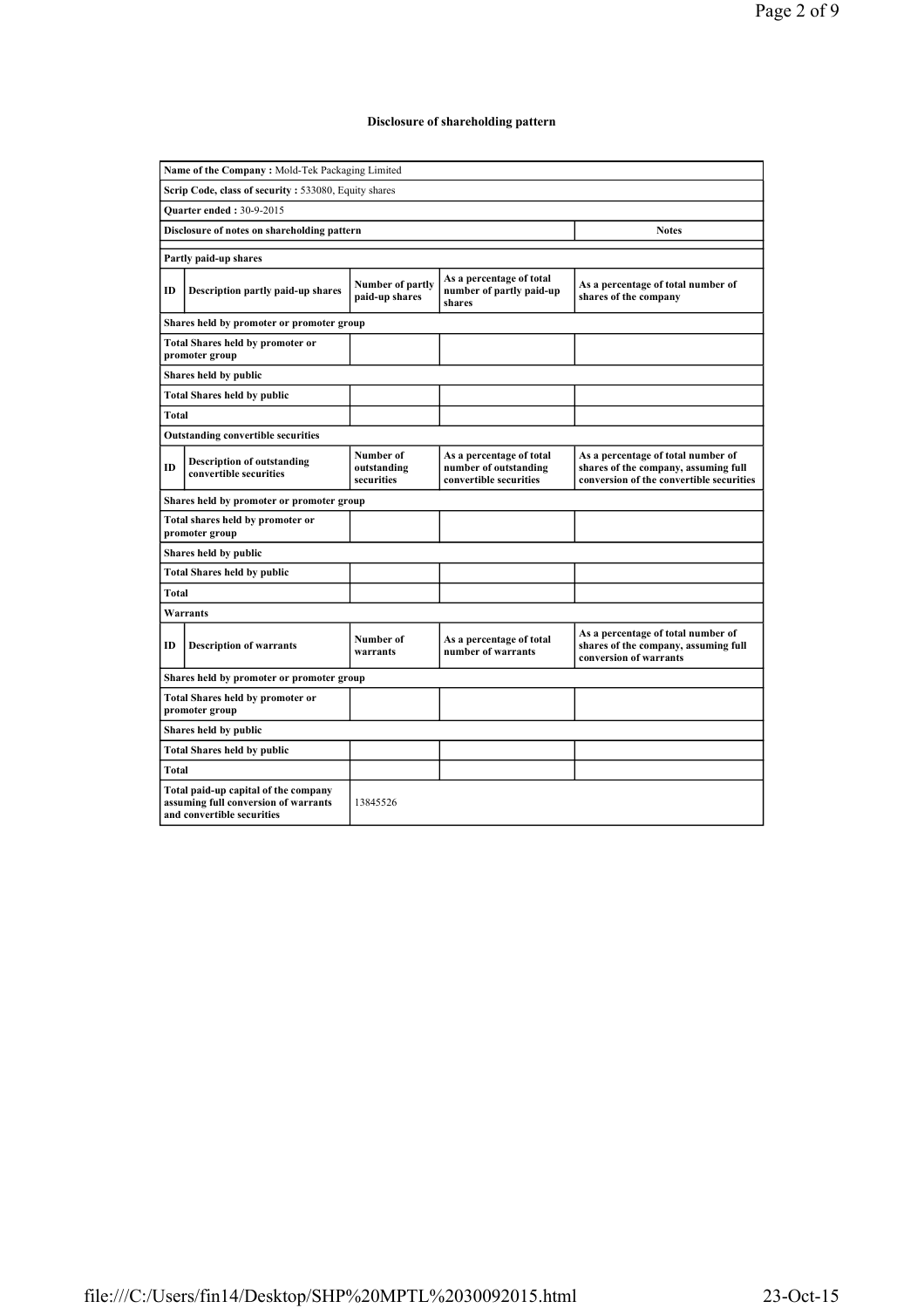# Disclosure of fully paid-up shares

|                                                             | Name of the Company: Mold-Tek Packaging Limited                              |                                         |                           |                              |                                                       |                                                                           |                                    |                                              |                                  |  |
|-------------------------------------------------------------|------------------------------------------------------------------------------|-----------------------------------------|---------------------------|------------------------------|-------------------------------------------------------|---------------------------------------------------------------------------|------------------------------------|----------------------------------------------|----------------------------------|--|
|                                                             | Scrip Code, class of security: 533080, Equity shares                         |                                         |                           |                              |                                                       |                                                                           |                                    |                                              |                                  |  |
|                                                             | <b>Ouarter ended: 30-9-2015</b>                                              |                                         |                           |                              |                                                       |                                                                           |                                    |                                              |                                  |  |
| Disclosure of notes on fully paid-up shares<br><b>Notes</b> |                                                                              |                                         |                           |                              |                                                       |                                                                           |                                    |                                              |                                  |  |
|                                                             | Category code                                                                |                                         |                           |                              |                                                       | <b>Total Shareholding as a</b><br>percentage of total<br>number of shares |                                    | Shares pledged or<br>otherwise<br>encumbered |                                  |  |
|                                                             |                                                                              |                                         | Number of<br>shareholders | Total<br>number<br>of shares | Number of<br>shares held in<br>dematerialised<br>form | As a<br>percentage<br>of $(A+B)$                                          | As a<br>percentage<br>of $(A+B+C)$ | <b>Number</b><br>of<br>shares                | As a<br>percentage               |  |
| $\mathbf{I}$                                                | (II)                                                                         |                                         | (III)                     | (IV)                         | (V)                                                   | (VI)                                                                      | (VII)                              | (VIII)                                       | $(IX)=$<br>(VIII)/(IV)<br>$*100$ |  |
| (A)                                                         | <b>Shareholding of Promoter and Promoter Group</b>                           |                                         |                           |                              |                                                       |                                                                           |                                    |                                              |                                  |  |
| (1)                                                         | Indian                                                                       |                                         |                           |                              |                                                       |                                                                           |                                    |                                              |                                  |  |
| (a)                                                         | <b>Individuals or Hindu</b><br>undivided family                              |                                         | 26                        | 4694483                      | 4694483                                               | 33.91                                                                     | 33.91                              |                                              |                                  |  |
| (b)                                                         | <b>Central government or State</b><br>government(s)                          |                                         | $\overline{0}$            | $\boldsymbol{0}$             | $\boldsymbol{0}$                                      | $\boldsymbol{0}$                                                          | $\boldsymbol{0}$                   |                                              |                                  |  |
| (c)                                                         | <b>Bodies</b> corporate                                                      |                                         | $\boldsymbol{0}$          | $\boldsymbol{0}$             | $\boldsymbol{0}$                                      | $\boldsymbol{0}$                                                          | $\boldsymbol{0}$                   |                                              |                                  |  |
| (d)                                                         | <b>Financial institutions or</b><br>banks                                    |                                         | $\mathbf{0}$              | $\mathbf{0}$                 | $\mathbf{0}$                                          | $\boldsymbol{0}$                                                          | $\boldsymbol{0}$                   |                                              |                                  |  |
| (e)                                                         | Any other                                                                    | <b>Description</b><br>of                |                           |                              |                                                       |                                                                           |                                    |                                              |                                  |  |
|                                                             | (specify)                                                                    | Shareholder                             |                           |                              |                                                       |                                                                           |                                    |                                              |                                  |  |
|                                                             |                                                                              | <b>Total Others</b>                     |                           |                              |                                                       |                                                                           |                                    |                                              |                                  |  |
|                                                             |                                                                              | Sub Total (A) $(1)$                     | 26                        | 4694483                      | 4694483                                               | 33.91                                                                     | 33.91                              |                                              |                                  |  |
| (2)                                                         | Foreign                                                                      |                                         |                           |                              |                                                       |                                                                           |                                    |                                              |                                  |  |
| (a)                                                         | Non-resident individuals or<br>foreign individuals                           |                                         | $\mathbf{0}$              | $\boldsymbol{0}$             | $\boldsymbol{0}$                                      | $\boldsymbol{0}$                                                          | $\boldsymbol{0}$                   |                                              |                                  |  |
| (b)                                                         | <b>Bodies corporate</b>                                                      |                                         | $\mathbf{0}$              | $\mathbf{0}$                 | $\mathbf{0}$                                          | $\mathbf{0}$                                                              | $\mathbf{0}$                       |                                              |                                  |  |
| (c)                                                         | <b>Institutions</b>                                                          |                                         | $\mathbf{0}$              | $\boldsymbol{0}$             | $\mathbf{0}$                                          | $\boldsymbol{0}$                                                          | $\boldsymbol{0}$                   |                                              |                                  |  |
| (d)                                                         | Qualified foreign investor                                                   |                                         | $\mathbf{0}$              | $\boldsymbol{0}$             | $\boldsymbol{0}$                                      | $\boldsymbol{0}$                                                          | $\boldsymbol{0}$                   |                                              |                                  |  |
| (e)                                                         | Any other<br>(specify)                                                       | <b>Description</b><br>of<br>Shareholder |                           |                              |                                                       |                                                                           |                                    |                                              |                                  |  |
|                                                             |                                                                              | <b>Total Others</b>                     |                           |                              |                                                       |                                                                           |                                    |                                              |                                  |  |
|                                                             |                                                                              | Sub-Total (A) $(2)$ 0                   |                           | $\boldsymbol{0}$             | $\boldsymbol{0}$                                      | $\boldsymbol{0}$                                                          | $\boldsymbol{0}$                   |                                              |                                  |  |
|                                                             | <b>Total Shareholding of Promoter</b><br>and Promoter Group $(A) = (A)(1) +$ | (A)(2)                                  | 26                        | 4694483                      | 4694483                                               | 33.91                                                                     | 33.91                              |                                              |                                  |  |
| (B)                                                         | <b>Public Shareholding</b>                                                   |                                         |                           |                              |                                                       |                                                                           |                                    |                                              |                                  |  |
| (1)                                                         | <b>Institutions</b>                                                          |                                         |                           |                              |                                                       |                                                                           |                                    |                                              |                                  |  |
| (a)                                                         | <b>Mutual funds or UTI</b>                                                   |                                         | 11                        | 2361009                      | 2361009                                               | 17.05                                                                     | 17.05                              |                                              |                                  |  |
| (b)                                                         | <b>Financial institutions or</b><br>banks                                    |                                         | $\overline{2}$            | 55576                        | 55576                                                 | 0.4                                                                       | 0.4                                |                                              |                                  |  |
| (c)                                                         | <b>Central government or State</b><br>government(s)                          |                                         | $\overline{0}$            | $\boldsymbol{0}$             | $\boldsymbol{0}$                                      | $\boldsymbol{0}$                                                          | $\boldsymbol{0}$                   |                                              |                                  |  |
| (d)                                                         | Venture capital funds                                                        |                                         | $\boldsymbol{0}$          | $\boldsymbol{0}$             | $\boldsymbol{0}$                                      | $\overline{0}$                                                            | $\boldsymbol{0}$                   |                                              |                                  |  |
| (e)                                                         | <b>Insurance companies</b>                                                   |                                         | $\boldsymbol{0}$          | $\boldsymbol{0}$             | $\boldsymbol{0}$                                      | $\overline{0}$                                                            | $\boldsymbol{0}$                   |                                              |                                  |  |
| (f)                                                         | Foreign institutional<br>investors                                           |                                         | 3                         | 523411                       | 523411                                                | 3.78                                                                      | 3.78                               |                                              |                                  |  |
| (g)                                                         | Foreign venture capital<br>investors                                         |                                         | $\overline{0}$            | $\boldsymbol{0}$             | $\boldsymbol{0}$                                      | $\bf{0}$                                                                  | $\boldsymbol{0}$                   |                                              |                                  |  |
| (h)                                                         | Qualified foreign investor                                                   |                                         | $\overline{0}$            | $\boldsymbol{0}$             | $\boldsymbol{0}$                                      | $\overline{0}$                                                            | $\boldsymbol{0}$                   |                                              |                                  |  |
| $\left( \mathbf{k}\right)$                                  | Any other<br>(specify)                                                       | <b>Description</b><br>of<br>Shareholder |                           |                              |                                                       |                                                                           |                                    |                                              |                                  |  |
|                                                             |                                                                              | <b>Total Others</b>                     |                           |                              |                                                       |                                                                           |                                    |                                              |                                  |  |
|                                                             |                                                                              | Sub Total (B) $(1)$ 16                  |                           | 2939996                      | 2939996                                               | 21.23                                                                     | 21.23                              |                                              |                                  |  |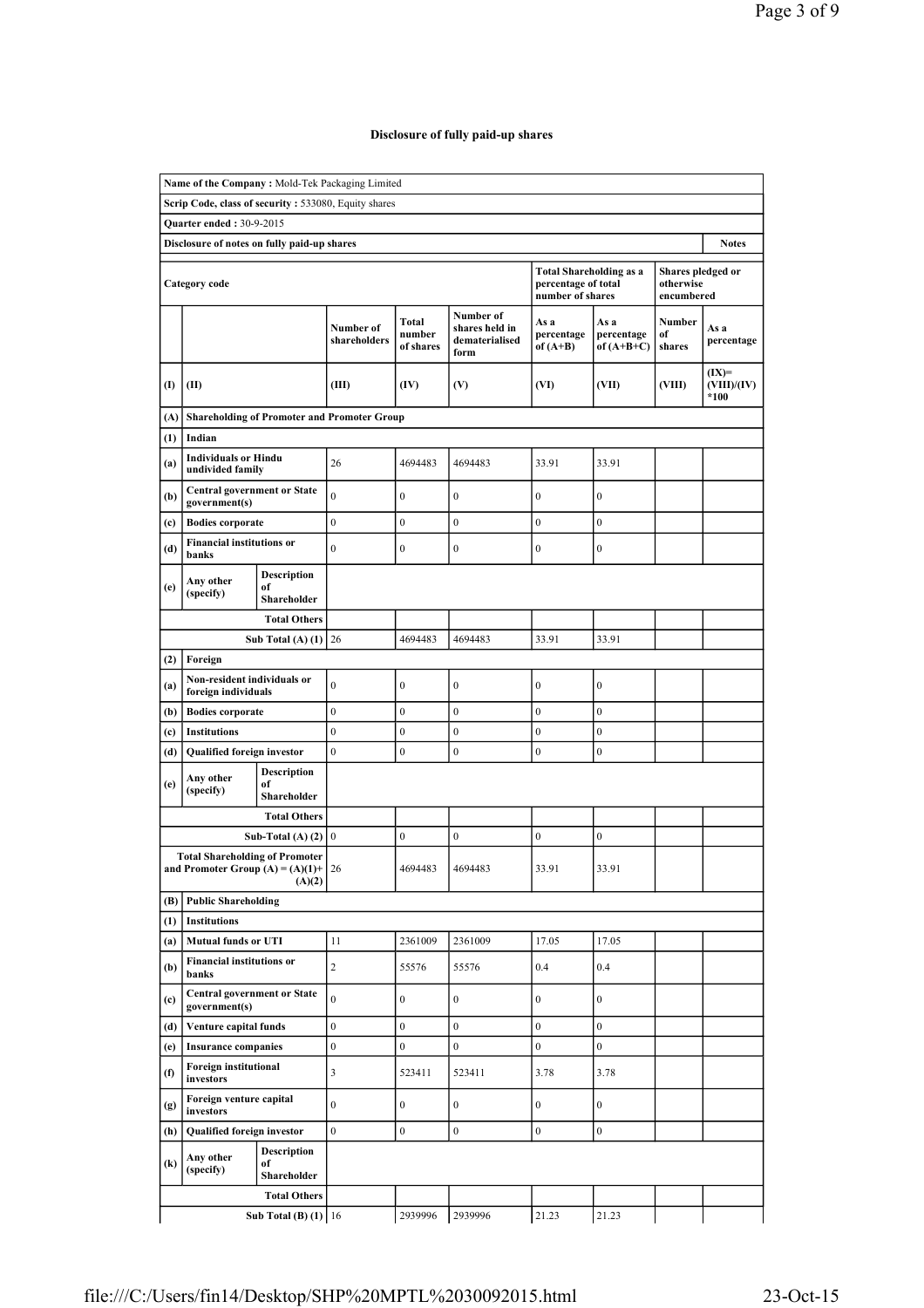| (2)                                                                             | <b>Non-Institutions</b>                                                                     |                               |       |          |                                                                                  |       |       |  |  |  |
|---------------------------------------------------------------------------------|---------------------------------------------------------------------------------------------|-------------------------------|-------|----------|----------------------------------------------------------------------------------|-------|-------|--|--|--|
| (a)                                                                             | <b>Bodies corporate</b>                                                                     |                               | 254   | 1542758  | 1536300                                                                          | 11.14 | 11.14 |  |  |  |
| (b)                                                                             | <b>Individuals</b>                                                                          |                               |       |          |                                                                                  |       |       |  |  |  |
| i                                                                               | <b>Individual shareholders</b><br>up to Rs one lakh                                         | holding nominal share capital | 9488  | 2791860  | 2595293                                                                          | 20.16 | 20.16 |  |  |  |
| ii                                                                              | <b>Individual shareholders</b><br>holding nominal share capital<br>in excess of Rs one lakh |                               | 49    | 1699398  | 1574398                                                                          | 12.27 | 12.27 |  |  |  |
| (c)                                                                             | Qualified foreign investor                                                                  |                               |       |          |                                                                                  |       |       |  |  |  |
| <b>Description</b><br>Any other<br>of<br>(d)<br>(specify)<br><b>Shareholder</b> |                                                                                             |                               |       |          |                                                                                  |       |       |  |  |  |
| 1                                                                               | Non-<br><b>Institutions</b><br><b>Shareholders</b><br>1                                     | <b>NRI</b>                    | 208   | 163177   | 163177                                                                           | 1.18  | 1.18  |  |  |  |
| $\overline{c}$                                                                  | Non-<br><b>Institutions</b><br><b>Shareholders</b><br>$\overline{2}$                        | Clearing<br>Members           | 41    | 13854    | 13854                                                                            | 0.1   | 0.1   |  |  |  |
|                                                                                 |                                                                                             | <b>Total Others</b>           | 249   | 177031   | 177031                                                                           | 1.28  | 1.28  |  |  |  |
|                                                                                 |                                                                                             | Sub-total $(B)$ $(2)$         | 10040 | 6211047  | 5883022                                                                          | 44.86 | 44.86 |  |  |  |
|                                                                                 | Total Public Shareholding $(B)$ =                                                           | $(B)(1)+(B)(2)$               | 10056 | 9151043  | 8823018                                                                          | 66.09 | 66.09 |  |  |  |
|                                                                                 |                                                                                             | TOTAL $(A)+(B)$               | 10082 | 13845526 | 13517501                                                                         | 100   | 100   |  |  |  |
| (C)                                                                             |                                                                                             |                               |       |          | Shares held by custodians and against which depository receipts have been issued |       |       |  |  |  |
| Promoter and promoter<br>(1)<br>group                                           |                                                                                             |                               |       |          |                                                                                  |       |       |  |  |  |
| (2)                                                                             | Public                                                                                      |                               |       |          |                                                                                  |       |       |  |  |  |
|                                                                                 | <b>Total Shares held by Custodians</b>                                                      | (C)                           |       |          |                                                                                  |       |       |  |  |  |
|                                                                                 | <b>GRAND TOTAL</b> $(A)+(B)+(C)$                                                            |                               | 10082 | 13845526 | 13517501                                                                         |       | 100   |  |  |  |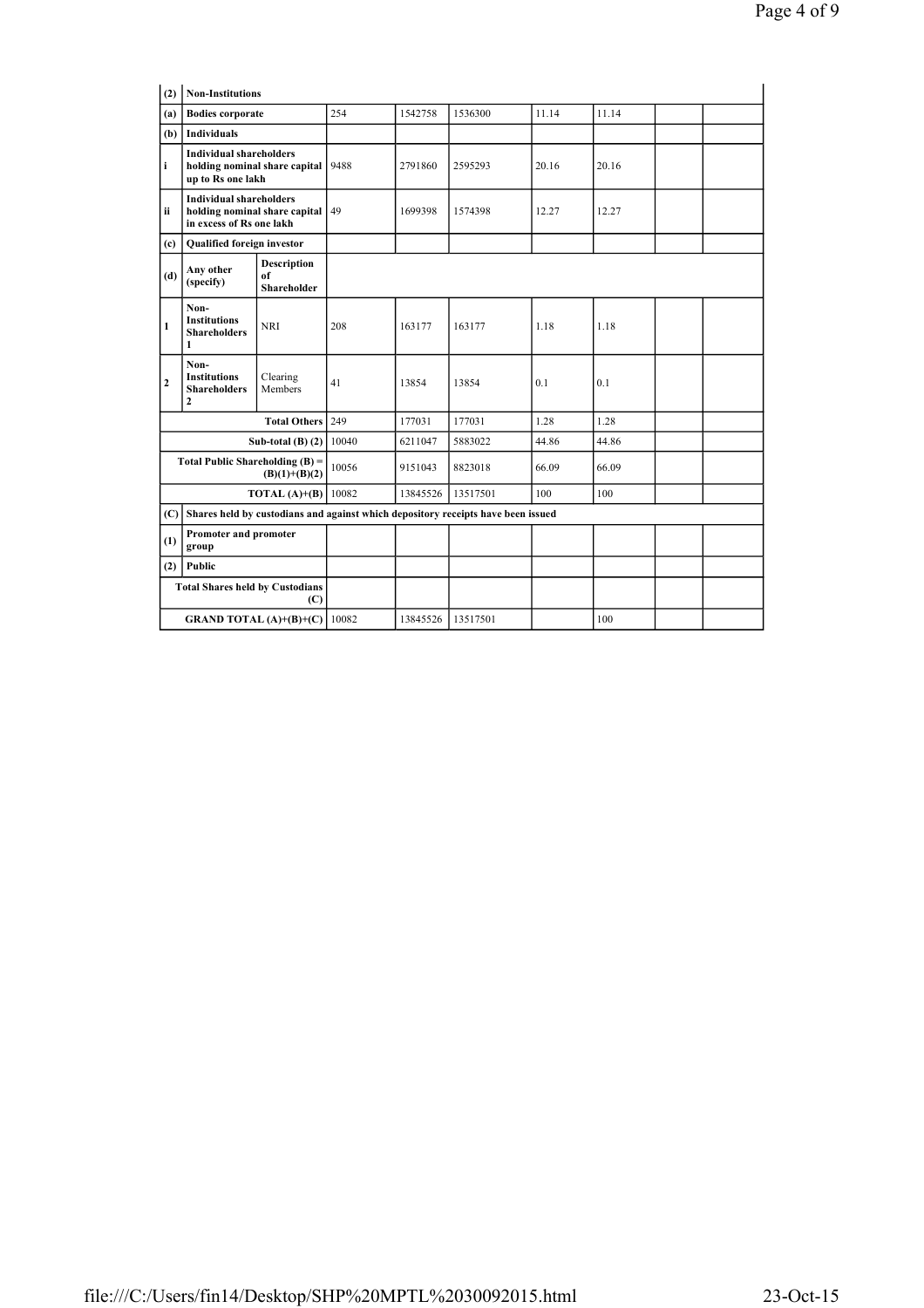#### (I) (b) Statement showing holding of securities (including shares,warrants,convertible securities) of persons belonging to the category Promoter and Promoter Group

|                         | Name of the Company: Mold-Tek Packaging Limited                                                                                              |                    |                                    |                                                  |                                                |                            |                                                                                       |                                  |                                                                                                      |                                                |                                                                                                                          |                                                                                                                                                                                              |  |
|-------------------------|----------------------------------------------------------------------------------------------------------------------------------------------|--------------------|------------------------------------|--------------------------------------------------|------------------------------------------------|----------------------------|---------------------------------------------------------------------------------------|----------------------------------|------------------------------------------------------------------------------------------------------|------------------------------------------------|--------------------------------------------------------------------------------------------------------------------------|----------------------------------------------------------------------------------------------------------------------------------------------------------------------------------------------|--|
|                         | Scrip Code, class of security: 533080, Equity shares                                                                                         |                    |                                    |                                                  |                                                |                            |                                                                                       |                                  |                                                                                                      |                                                |                                                                                                                          |                                                                                                                                                                                              |  |
|                         | <b>Quarter ended: 30-9-2015</b><br>Disclosure of notes on securities belonging to the category "Promoter and Promoter Group"<br><b>Notes</b> |                    |                                    |                                                  |                                                |                            |                                                                                       |                                  |                                                                                                      |                                                |                                                                                                                          |                                                                                                                                                                                              |  |
|                         |                                                                                                                                              |                    |                                    |                                                  |                                                |                            |                                                                                       |                                  |                                                                                                      |                                                |                                                                                                                          |                                                                                                                                                                                              |  |
| Sr.<br>No.              |                                                                                                                                              |                    |                                    |                                                  |                                                |                            |                                                                                       |                                  |                                                                                                      |                                                |                                                                                                                          |                                                                                                                                                                                              |  |
|                         | Name of the<br>shareholder                                                                                                                   | PAN of<br>Promoter | Number<br>of the<br>shares<br>held | As a<br>of grand<br>total $(A)$ +<br>$(B) + (C)$ | percentage Encumbered<br>- number of<br>shares | As a<br>percentage         | As a<br>percentage<br>of grand<br>total $(A)$ +<br>$(B) + (C)$<br>of clause<br>(I)(a) | Number<br>of<br>warrants<br>held | Warrants<br>held as a<br>percentage<br>of total<br>numbers<br>of<br>warrants<br>of the<br>same class | Number of<br>convertible<br>securities<br>held | Convertible<br>securities<br>as<br>percentage<br>of total<br>numbers of<br>convertible<br>securities<br>of same<br>class | <b>Total</b><br>shares<br>(includi<br>underly<br>shares<br>assumin<br>full<br>conversi<br>of<br>warrant<br>and<br>converti<br>securitio<br>as a<br>percent:<br>of dilute<br>share<br>capital |  |
| $\mathbf{I}$            | (II)                                                                                                                                         | (II)(a)            | (III)                              | (IV)                                             | (V)                                            | $(VI)=(V)/$<br>$(III)*100$ | (I)(a) (VII) (VIII)                                                                   |                                  | (IX)                                                                                                 | (X)                                            | (XI)                                                                                                                     | (XII)                                                                                                                                                                                        |  |
| $\mathbf{1}$            | LAKSHMANA<br><b>RAO</b><br>JANUMAHANTI                                                                                                       | ABSPJ3757A         | 1275717 9.21                       |                                                  |                                                |                            |                                                                                       |                                  |                                                                                                      |                                                |                                                                                                                          | 9.21                                                                                                                                                                                         |  |
| $\overline{\mathbf{c}}$ | SUBRAMANYAM<br><b>ADIVISHNU</b>                                                                                                              | ABQPA4070R         | 1014562 7.33                       |                                                  |                                                |                            |                                                                                       |                                  |                                                                                                      |                                                |                                                                                                                          | 7.33                                                                                                                                                                                         |  |
| $\mathbf{3}$            | <b>SUDHA RANI</b><br><b>JANUMAHANTI</b>                                                                                                      | ABSPJ3758R         | 660019                             | 4.77                                             |                                                |                            |                                                                                       |                                  |                                                                                                      |                                                |                                                                                                                          | 4.77                                                                                                                                                                                         |  |
| $\overline{\mathbf{4}}$ | <b>SESHU KUMARI</b><br><b>ADIVISHNU</b>                                                                                                      | ABQPA4069A         | 271000                             | 1.96                                             |                                                |                            |                                                                                       |                                  |                                                                                                      |                                                |                                                                                                                          | 1.96                                                                                                                                                                                         |  |
| $\overline{\mathbf{5}}$ | PADMAVATHI<br><b>NANDIVADA</b>                                                                                                               | AHDPP0970C         | 233064                             | 1.68                                             |                                                |                            |                                                                                       |                                  |                                                                                                      |                                                |                                                                                                                          | 1.68                                                                                                                                                                                         |  |
| $\boldsymbol{6}$        | <b>SRINIVAS</b><br><b>MADIREDDI</b>                                                                                                          | ABKPM2203J         | 218518                             | 1.58                                             |                                                |                            |                                                                                       |                                  |                                                                                                      |                                                |                                                                                                                          | 1.58                                                                                                                                                                                         |  |
| $\overline{7}$          | <b>SAI LAKSHMI</b><br><b>PATTABHI</b>                                                                                                        | AFVPP3092D         | 126831                             | 0.92                                             |                                                |                            |                                                                                       |                                  |                                                                                                      |                                                |                                                                                                                          | 0.92                                                                                                                                                                                         |  |
| $\pmb{8}$               | VENKATESWARA<br>RAO PATTABHI                                                                                                                 | ADFPP2153B         | 120198                             | 0.87                                             |                                                |                            |                                                                                       |                                  |                                                                                                      |                                                |                                                                                                                          | 0.87                                                                                                                                                                                         |  |
| 9                       | LAKSHMI<br><b>MYTHRI</b><br><b>ADIVISHNU</b>                                                                                                 | AHYPA3362L         | 120000                             | 0.87                                             |                                                |                            |                                                                                       |                                  |                                                                                                      |                                                |                                                                                                                          | 0.87                                                                                                                                                                                         |  |
| 10                      | <b>DURGA SUNDEEP</b><br><b>ADIVISHNU</b>                                                                                                     | AHMPA0082B         | 118231                             | 0.85                                             |                                                |                            |                                                                                       |                                  |                                                                                                      |                                                |                                                                                                                          | 0.85                                                                                                                                                                                         |  |
| 11                      | <b>BHUJANGA RAO</b><br><b>JANUMAHANTI</b>                                                                                                    | ABHPJ2416M         | 94459                              | 0.68                                             |                                                |                            |                                                                                       |                                  |                                                                                                      |                                                |                                                                                                                          | 0.68                                                                                                                                                                                         |  |
| 12                      | <b>RANA PRATAP</b><br><b>JANUMAHANTI</b>                                                                                                     | AGSPJ4947R         | 72947                              | 0.53                                             |                                                |                            |                                                                                       |                                  |                                                                                                      |                                                |                                                                                                                          | 0.53                                                                                                                                                                                         |  |
| 13                      | <b>SATHYA</b><br><b>SRAVYA</b><br><b>JANUMAHANTI</b>                                                                                         | ATCPJ0980H         | 72034                              | 0.52                                             |                                                |                            |                                                                                       |                                  |                                                                                                      |                                                |                                                                                                                          | 0.52                                                                                                                                                                                         |  |
| 14                      | <b>NAVYA MYTHRI</b><br><b>JANUMAHANTI</b>                                                                                                    | AICPJ6746N         | 61862                              | 0.45                                             |                                                |                            |                                                                                       |                                  |                                                                                                      |                                                |                                                                                                                          | 0.45                                                                                                                                                                                         |  |
| 15                      | <b>VARA PRASAD</b><br><b>NANDIVADA</b>                                                                                                       | AESPP5771M         | 45265                              | 0.33                                             |                                                |                            |                                                                                       |                                  |                                                                                                      |                                                |                                                                                                                          | 0.33                                                                                                                                                                                         |  |
| 16                      | SATYAVATI<br><b>GOLUKONDA</b>                                                                                                                | AKBPG3422B         | 36500                              | 0.26                                             |                                                |                            |                                                                                       |                                  |                                                                                                      |                                                |                                                                                                                          | 0.26                                                                                                                                                                                         |  |
| 17                      | SARADA<br><b>JANUMAHANTI</b>                                                                                                                 | ACHPJ9967C         | 30585                              | 0.22                                             |                                                |                            |                                                                                       |                                  |                                                                                                      |                                                |                                                                                                                          | 0.22                                                                                                                                                                                         |  |
| 18                      | <b>MYTRAEYI</b><br><b>JANUMAHANTI</b>                                                                                                        | AGTPJ8965A         | 29520                              | 0.21                                             |                                                |                            |                                                                                       |                                  |                                                                                                      |                                                |                                                                                                                          | 0.21                                                                                                                                                                                         |  |
| 19                      | <b>SWETHA</b><br><b>MYTHRI</b><br><b>JANUMAHANTI</b>                                                                                         | AHDPJ2016M         | 20724                              | 0.15                                             |                                                |                            |                                                                                       |                                  |                                                                                                      |                                                |                                                                                                                          | 0.15                                                                                                                                                                                         |  |
| 20                      | <b>KOTESHWARA</b><br>RAO MADIREDDI                                                                                                           | Not Applicable     | 15120                              | 0.11                                             |                                                |                            |                                                                                       |                                  |                                                                                                      |                                                |                                                                                                                          | 0.11                                                                                                                                                                                         |  |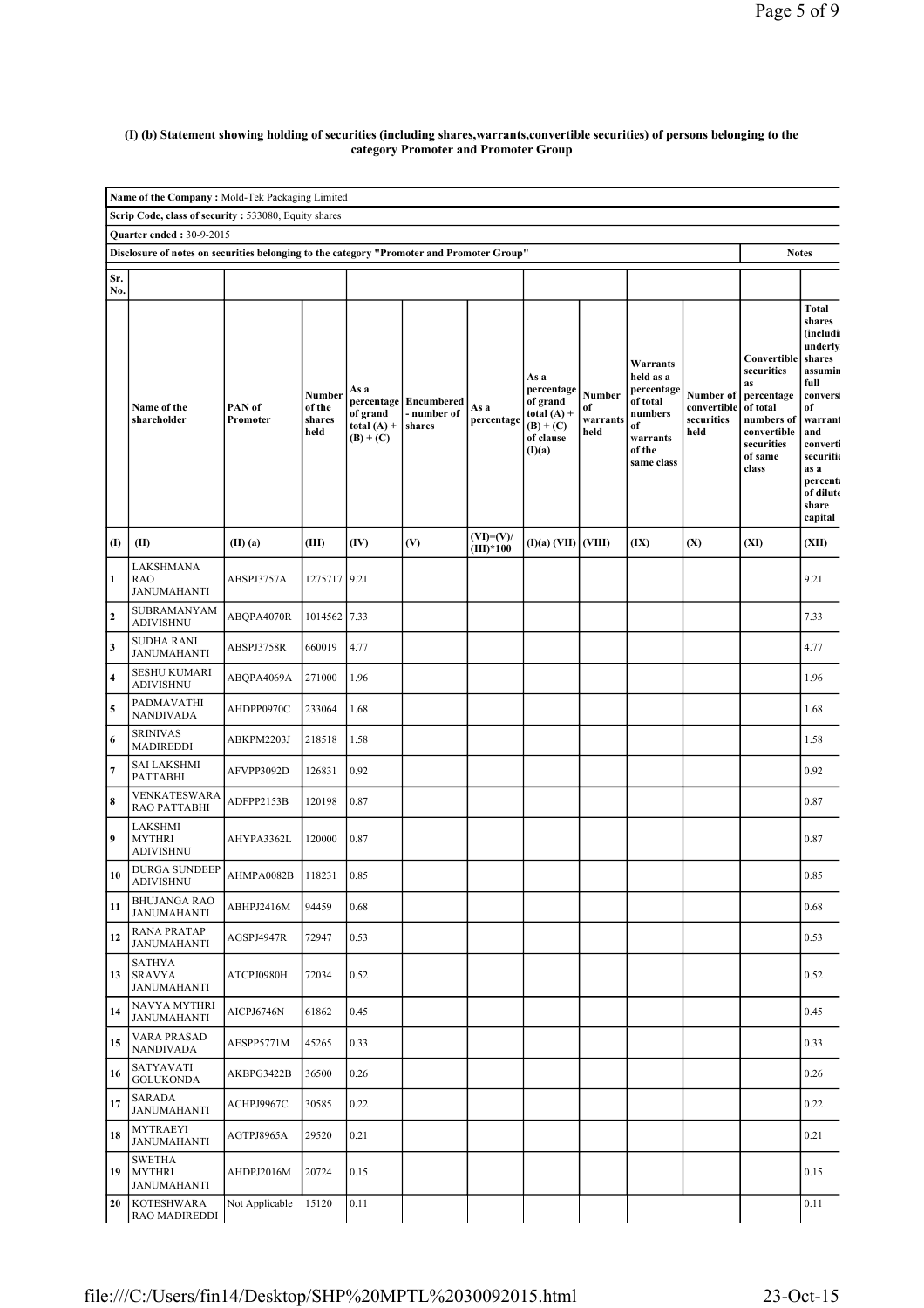| 21 | <b>HYMA</b><br><b>MADIREDDI</b>                    | AMWPM6095K 13845 |               | 0.1  |  |  |  | 0.1   |
|----|----------------------------------------------------|------------------|---------------|------|--|--|--|-------|
| 22 | <b>PRATAP KUMAR</b><br><b>JANUMAHANTI</b>          | ACJPJ9059M       | 13830         | 0.1  |  |  |  | 0.1   |
| 23 | <b>PRASANNA</b><br><b>KUMAR</b><br><b>GOLKONDA</b> | ACGPG2011D       | 13379         | 0.1  |  |  |  | 0.1   |
| 24 | <b>SESHUPRIYA</b><br><b>VEMULA</b>                 | AFFPV7761K       | 11086         | 0.08 |  |  |  | 0.08  |
|    | 25 K V RAMA RAO                                    | AKUPK9063B       | 5041          | 0.04 |  |  |  | 0.04  |
| 26 | <b>APPA RAO</b><br><b>PATTABHI</b>                 | AEWPP0399D       | 146           | 10   |  |  |  |       |
|    | <b>Total</b>                                       |                  | 4694483 33.91 |      |  |  |  | 33.91 |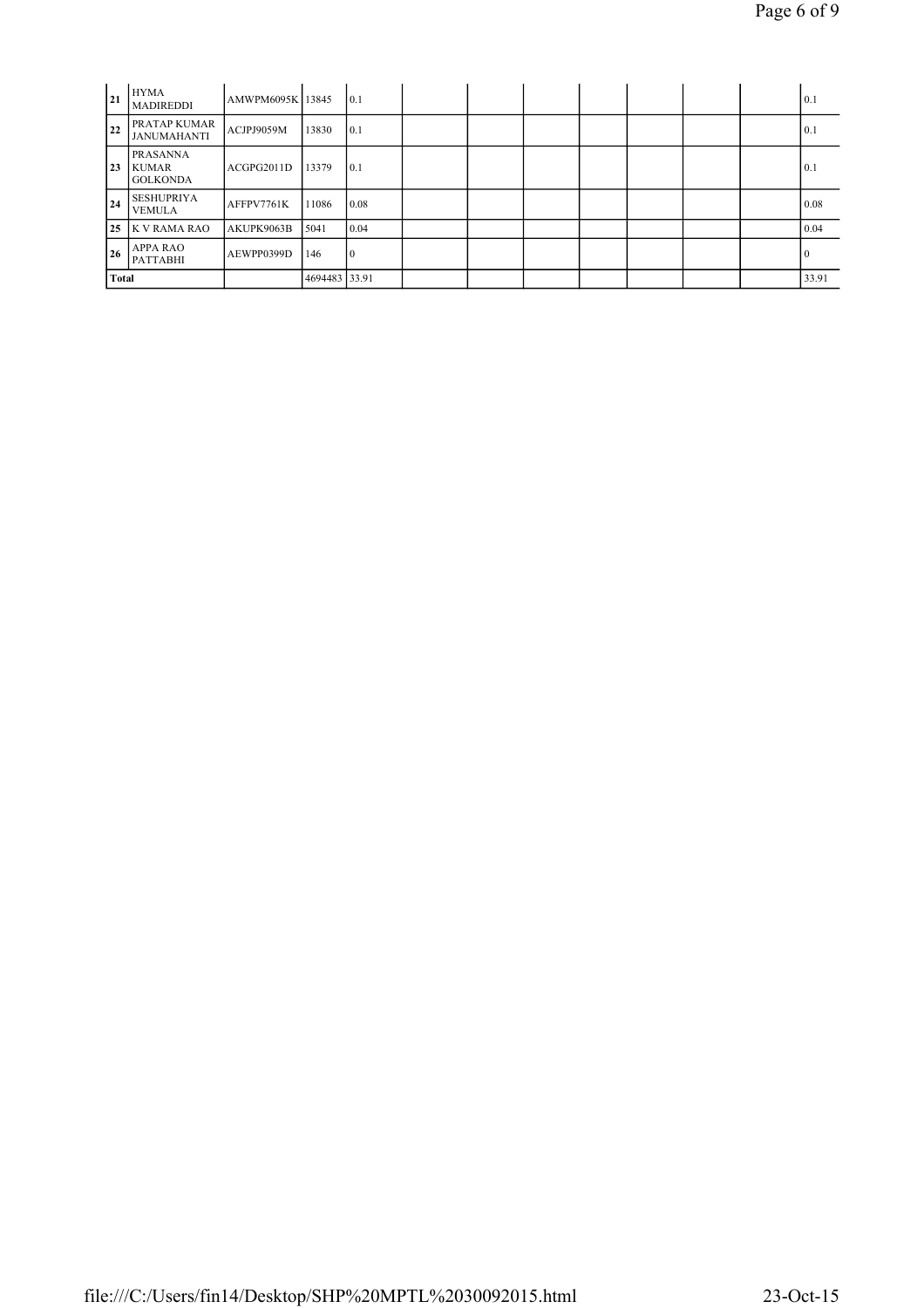#### (I) (c) (i) Statement showing holding of securities (including shares,warrants,convertible securities) of persons belonging to the category Public and holding more than 1% of the total number of shares

|              | Name of the Company: Mold-Tek Packaging Limited                                                                                                                  |                       |                                           |                                                                                                                                                                            |                                  |                                                                                                   |                                                |                                                                                                                    |                                                                                                                                                                                                         |  |  |  |  |
|--------------|------------------------------------------------------------------------------------------------------------------------------------------------------------------|-----------------------|-------------------------------------------|----------------------------------------------------------------------------------------------------------------------------------------------------------------------------|----------------------------------|---------------------------------------------------------------------------------------------------|------------------------------------------------|--------------------------------------------------------------------------------------------------------------------|---------------------------------------------------------------------------------------------------------------------------------------------------------------------------------------------------------|--|--|--|--|
|              | Scrip Code, class of security: 533080, Equity shares                                                                                                             |                       |                                           |                                                                                                                                                                            |                                  |                                                                                                   |                                                |                                                                                                                    |                                                                                                                                                                                                         |  |  |  |  |
|              | Quarter ended: 30-9-2015                                                                                                                                         |                       |                                           |                                                                                                                                                                            |                                  |                                                                                                   |                                                |                                                                                                                    |                                                                                                                                                                                                         |  |  |  |  |
|              | Disclosure of notes on holding of securities of persons belonging to the category "Public" and holding more than one<br>percentage of the total number of shares |                       |                                           |                                                                                                                                                                            |                                  |                                                                                                   |                                                |                                                                                                                    |                                                                                                                                                                                                         |  |  |  |  |
| Sr.<br>No.   |                                                                                                                                                                  |                       |                                           |                                                                                                                                                                            |                                  |                                                                                                   |                                                |                                                                                                                    |                                                                                                                                                                                                         |  |  |  |  |
|              | Name of the<br>shareholder                                                                                                                                       | PAN of<br>Shareholder | <b>Number</b><br>of the<br>shares<br>held | <b>Shares</b> as<br>percentage<br>of total<br>number of<br>shares {i.e,<br>Grand<br>Total $(A)$ +<br>$(B) + (C)$<br>indicated in<br>statement<br>at para (I)<br>(a) above} | Number<br>of<br>warrants<br>held | Warrants<br>held as a<br>percentage<br>of total<br>numbers of<br>warrants<br>of the same<br>class | Number of<br>convertible<br>securities<br>held | Convertible<br>securities as<br>percentage<br>of total<br>numbers of<br>convertible<br>securities of<br>same class | <b>Total shares</b><br>(including<br>underlying<br>shares<br>assuming<br>full<br>conversion<br>of warrants<br>and<br>convertible<br>securities)<br>as a<br>percentage<br>of diluted<br>share<br>capital |  |  |  |  |
| (I)          | (II)                                                                                                                                                             | $(II)$ $(a)$          | (III)                                     | (IV)                                                                                                                                                                       | (V)                              | (VI)                                                                                              | (I)(a) (VII)                                   | (VIII)                                                                                                             | (IX)                                                                                                                                                                                                    |  |  |  |  |
| $\mathbf{1}$ | <b>DSP</b><br><b>BLACKROCK 3</b><br>YEARS CLOSE<br><b>ENDED EQUITY</b>                                                                                           | AAAJD0430B            | 636816                                    | 4.6                                                                                                                                                                        |                                  |                                                                                                   |                                                |                                                                                                                    | 4.6                                                                                                                                                                                                     |  |  |  |  |
| 2            | SBI MAGNUM<br>MIDCAP FUND                                                                                                                                        | AABTS6407O            | 450265                                    | 3.25                                                                                                                                                                       |                                  |                                                                                                   |                                                |                                                                                                                    | 3.25                                                                                                                                                                                                    |  |  |  |  |
| 3            | <b>SBI EQUITY</b><br><b>OPPORTUNITIES</b><br><b>FUND SERIES I</b>                                                                                                | AABTS6407Q            | 363355                                    | 2.62                                                                                                                                                                       |                                  |                                                                                                   |                                                |                                                                                                                    | 2.62                                                                                                                                                                                                    |  |  |  |  |
| 4            | PASSAGE TO<br><b>INDIA MASTER</b><br><b>FUND LIMITED</b>                                                                                                         | AAECP2986K            | 362624                                    | 2.62                                                                                                                                                                       |                                  |                                                                                                   |                                                |                                                                                                                    | 2.62                                                                                                                                                                                                    |  |  |  |  |
| 5            | <b>AKG FINVEST</b><br><b>LTD</b>                                                                                                                                 | AADCA8306P            | 325000                                    | 2.35                                                                                                                                                                       |                                  |                                                                                                   |                                                |                                                                                                                    | 2.35                                                                                                                                                                                                    |  |  |  |  |
| 6            | PRINCIPAL<br>TRUSTEE CO.<br>PVT LTD - A/C<br><b>PRIN</b>                                                                                                         | AAATP6607N            | 285480                                    | 2.06                                                                                                                                                                       |                                  |                                                                                                   |                                                |                                                                                                                    | 2.06                                                                                                                                                                                                    |  |  |  |  |
| 7            | <b>UNO METALS</b><br><b>LIMITED</b>                                                                                                                              | AAACU3053E            | 280000                                    | 2.02                                                                                                                                                                       |                                  |                                                                                                   |                                                |                                                                                                                    | 2.02                                                                                                                                                                                                    |  |  |  |  |
| 8            | <b>SBI MAGNUM</b><br><b>MULTICAP</b><br><b>FUND</b>                                                                                                              | AABTS6407Q            | 270000                                    | 1.95                                                                                                                                                                       |                                  |                                                                                                   |                                                |                                                                                                                    | 1.95                                                                                                                                                                                                    |  |  |  |  |
| 9            | DINERO<br>WEALTH<br><b>ADVISORS</b><br><b>PRIVATE</b><br><b>LIMITED</b>                                                                                          | AADCV5809Q            | 176872                                    | 1.28                                                                                                                                                                       |                                  |                                                                                                   |                                                |                                                                                                                    | 1.28                                                                                                                                                                                                    |  |  |  |  |
| 10           | CANARA<br>ROBECO<br>MUTUAL FUND -<br><b>CANARA</b><br><b>ROBECO</b><br>EMERGING<br><b>EQUITIES</b>                                                               | AAATC3901G            | 148425                                    | 1.07                                                                                                                                                                       |                                  |                                                                                                   |                                                |                                                                                                                    | 1.07                                                                                                                                                                                                    |  |  |  |  |
| 11           | AMUNDI FUNDS<br>A/C AMUNDI<br><b>FUNDS EQUITY</b><br><b>INDIA SELECT</b>                                                                                         | AAKCA4938L            | 142243                                    | 1.03                                                                                                                                                                       |                                  |                                                                                                   |                                                |                                                                                                                    | 1.03                                                                                                                                                                                                    |  |  |  |  |
| Total        |                                                                                                                                                                  |                       | 3441080                                   | 24.85                                                                                                                                                                      |                                  |                                                                                                   |                                                |                                                                                                                    | 24.85                                                                                                                                                                                                   |  |  |  |  |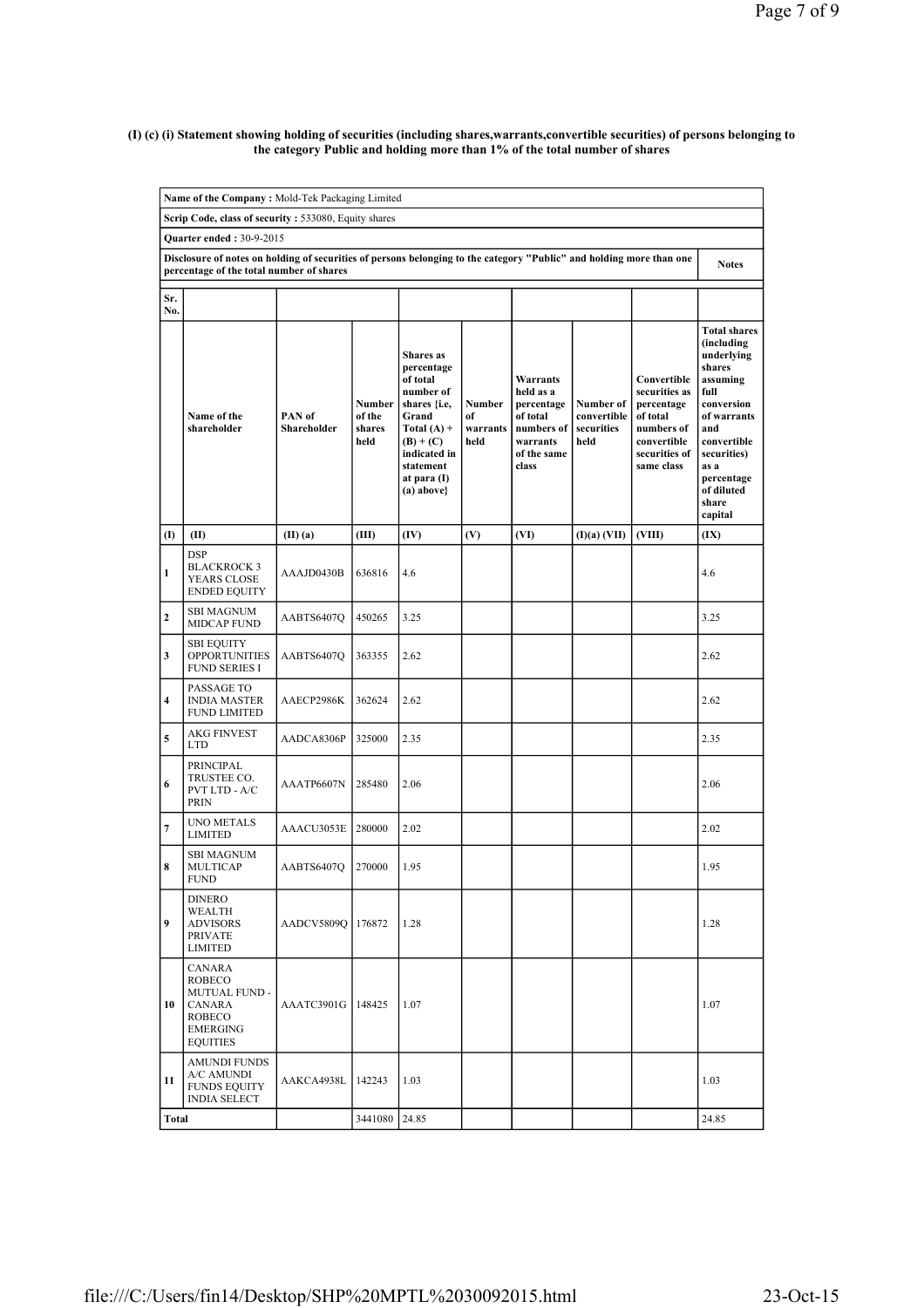(I) (c) (ii) Statement showing holding of securities (including shares,warrants,convertible securities) of persons (together with PAC) belonging to the category Public and holding more than 5% of the total number of shares of the company

|                         | Name of the Company: Mold-Tek Packaging Limited                                                                                                                                                      |                              |                                    |                                                                                                                                                                                      |                                  |                                                                                                   |                                                |                                                                                                                    |                                                                                                                                                                                                   |
|-------------------------|------------------------------------------------------------------------------------------------------------------------------------------------------------------------------------------------------|------------------------------|------------------------------------|--------------------------------------------------------------------------------------------------------------------------------------------------------------------------------------|----------------------------------|---------------------------------------------------------------------------------------------------|------------------------------------------------|--------------------------------------------------------------------------------------------------------------------|---------------------------------------------------------------------------------------------------------------------------------------------------------------------------------------------------|
|                         | Scrip Code, class of security: 533080, Equity shares                                                                                                                                                 |                              |                                    |                                                                                                                                                                                      |                                  |                                                                                                   |                                                |                                                                                                                    |                                                                                                                                                                                                   |
|                         | <b>Ouarter ended: 30-9-2015</b>                                                                                                                                                                      |                              |                                    |                                                                                                                                                                                      |                                  |                                                                                                   |                                                |                                                                                                                    |                                                                                                                                                                                                   |
|                         | Disclosure of notes on holding of securities of persons (together with PAC) belonging to the category "Public" and<br>holding more than five percentage of the total number of shares of the company |                              |                                    |                                                                                                                                                                                      |                                  |                                                                                                   |                                                |                                                                                                                    | <b>Notes</b>                                                                                                                                                                                      |
| Sr.<br>No.              |                                                                                                                                                                                                      |                              |                                    |                                                                                                                                                                                      |                                  |                                                                                                   |                                                |                                                                                                                    |                                                                                                                                                                                                   |
|                         | Name of the<br>shareholder                                                                                                                                                                           | PAN of<br><b>Shareholder</b> | Number<br>of the<br>shares<br>held | <b>Shares</b> as<br>percentage<br>of total<br>number of<br>shares { <i>i.e.</i><br>Grand<br>Total $(A)$ +<br>$(B) + (C)$<br>indicated in<br>statement at<br>para $(I)$ (a)<br>above} | Number<br>of<br>warrants<br>held | Warrants<br>held as a<br>percentage<br>of total<br>numbers of<br>warrants of<br>the same<br>class | Number of<br>convertible<br>securities<br>held | Convertible<br>securities as<br>percentage<br>of total<br>numbers of<br>convertible<br>securities of<br>same class | <b>Total shares</b><br>(including<br>underlying<br>shares<br>assuming<br>full<br>conversion<br>of warrants<br>and<br>convertible<br>securities) as<br>a percentage<br>of diluted<br>share capital |
| $\mathbf{I}$            | (II)                                                                                                                                                                                                 | (II)(a)                      | (III)                              | (IV)                                                                                                                                                                                 | (V)                              | (VI)                                                                                              | (I)(a) (VII)                                   | (VIII)                                                                                                             | (IX)                                                                                                                                                                                              |
| $\mathbf{1}$            | <b>SBI MAGNUM</b><br><b>MIDCAP FUND</b>                                                                                                                                                              | AABTS6407Q                   | 450265                             | 3.25                                                                                                                                                                                 |                                  |                                                                                                   |                                                |                                                                                                                    | 3.25                                                                                                                                                                                              |
| $\mathbf{2}$            | <b>SBI EQUITY</b><br><b>OPPORTUNITIES</b><br><b>FUND SERIES I</b>                                                                                                                                    | AABTS6407Q                   | 363355                             | 2.62                                                                                                                                                                                 |                                  |                                                                                                   |                                                |                                                                                                                    | 2.62                                                                                                                                                                                              |
| 3                       | <b>SBI MAGNUM</b><br><b>MULTICAP</b><br><b>FUND</b>                                                                                                                                                  | AABTS6407Q                   | 270000                             | 1.95                                                                                                                                                                                 |                                  |                                                                                                   |                                                |                                                                                                                    | 1.95                                                                                                                                                                                              |
| $\overline{\mathbf{4}}$ | <b>SBI MAGNUM</b><br><b>CHILDREN'S</b><br><b>BENEFIT PLAN</b>                                                                                                                                        | AABTS6407O                   | 13000                              | 0.09                                                                                                                                                                                 |                                  |                                                                                                   |                                                |                                                                                                                    | 0.09                                                                                                                                                                                              |
| 5                       | <b>SBI RESURGENT</b><br><b>INDIA</b><br><b>OPPORTUNITIES</b><br><b>SCHEME</b>                                                                                                                        | AABTS6407Q                   | 7668                               | 0.06                                                                                                                                                                                 |                                  |                                                                                                   |                                                |                                                                                                                    | 0.06                                                                                                                                                                                              |
| Total                   |                                                                                                                                                                                                      |                              | 1104288                            | 7.98                                                                                                                                                                                 |                                  |                                                                                                   |                                                |                                                                                                                    | 7.98                                                                                                                                                                                              |